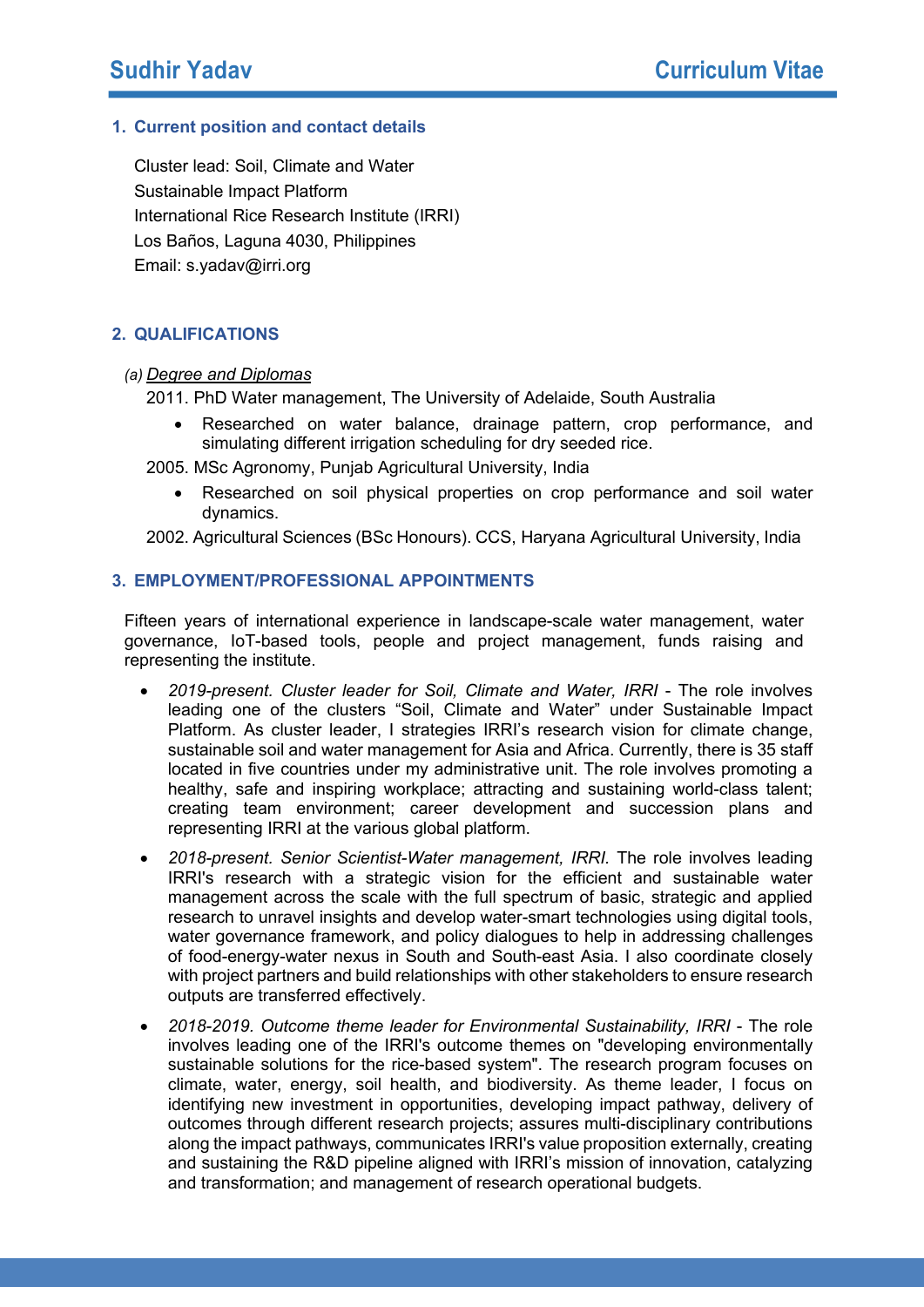- *2015-2018. Scientist II-Water management, IRRI.* This role involves leading water science group of IRRI for research and development on water and crop management in irrigated and rainfed lowland rice environments of South and Southeast Asia with a focus on improving water productivity, water governance, improved resource-use efficiency*.*
- *2013-2015.* Scientist I-Irrigated Systems Agronomist, IRRI. Led the research focused on improving the system-level land and water productivity of rice-based system in South Asia. It includes exploring alternate field designing approaches, appropriate land gradient, irrigation scheduling, fallow management, designing cropping calendar, and simulation on the performance of different cropping system in the region. I was also leading one of IRRI's hub in Odisha, and that involves coordination with national partners, government, and other CG centres involved in various projects
- *2011-2013. Postdoctoral Fellow- Irrigated Systems Agronomist IRRI.* Led the research focused on dry seeded rice, irrigation scheduling and rice-based production system management.
- *2005-2007. Research Fellow-Agronomist.* Contribute to the research on water budgeting and crop management in the permanent bed rice-wheat system.

Additional appointments

- June 2018-Till date Adjunct Faculty, University of Peradeniya, Sri Lanka
- Nov 2017-Till date Adjunct Faculty, Bangladesh Agricultural University
- Aug 2015- Till date Adjunct Associate Professor University of Philippines, Los Baños
- Nov 2016- Mar 2018 Adjunct Faculty– University of Arkansas, USA.

## **4. CERTIFICATION AND TRAINING**

- Licensed Unmanned Aerial Vehicle certified by Civil Aviation Authority Philippines
- Defining Leadership by Growing Edge, Hong Kong 2016
- PRINCE II- Project Management. By HiLogic (www.hilogic.net). 2014
- Global Young Leadership Programme. By Global Institute for Tomorrow (www.**global**-inst.com). 2013.
- Gender and Diversity Training. Global Diversity Practice, UK. 2013.
- Personal Skills for Professional development. By Learning Tree (https://www.learningtree.com). 2012.

## **5. PROJECTS AND COMPETITIVE GRANTS (as a Scientist)**

• Realized in my personal capacity a grant income of more than 13.5 million USD since 2015 (as PI, co-PI), and contributed to one mega project of 32 million (as an investigator). The main investors includes United States Agency for International Development (USAID), Sustainable Intensification Innovation Lab (SIIL) Deutsche Gesellschaft für Internationale Zusammenarbeit (giz), Swiss Agency for Development and Cooperation (SDC), CGIAR Collaborative Research Program (CRP), United Nations Environment Programme (UNEP), U.K Space Agency, Bill and Melinda Gates Foundation (BMGF), Indian Government through Indian Council of Agricultural Research (ICAR), Philippines Government through Department of Agriculture, Myanmar government through Ministry of Agriculture, Livestock and Irrigation and private sector.

•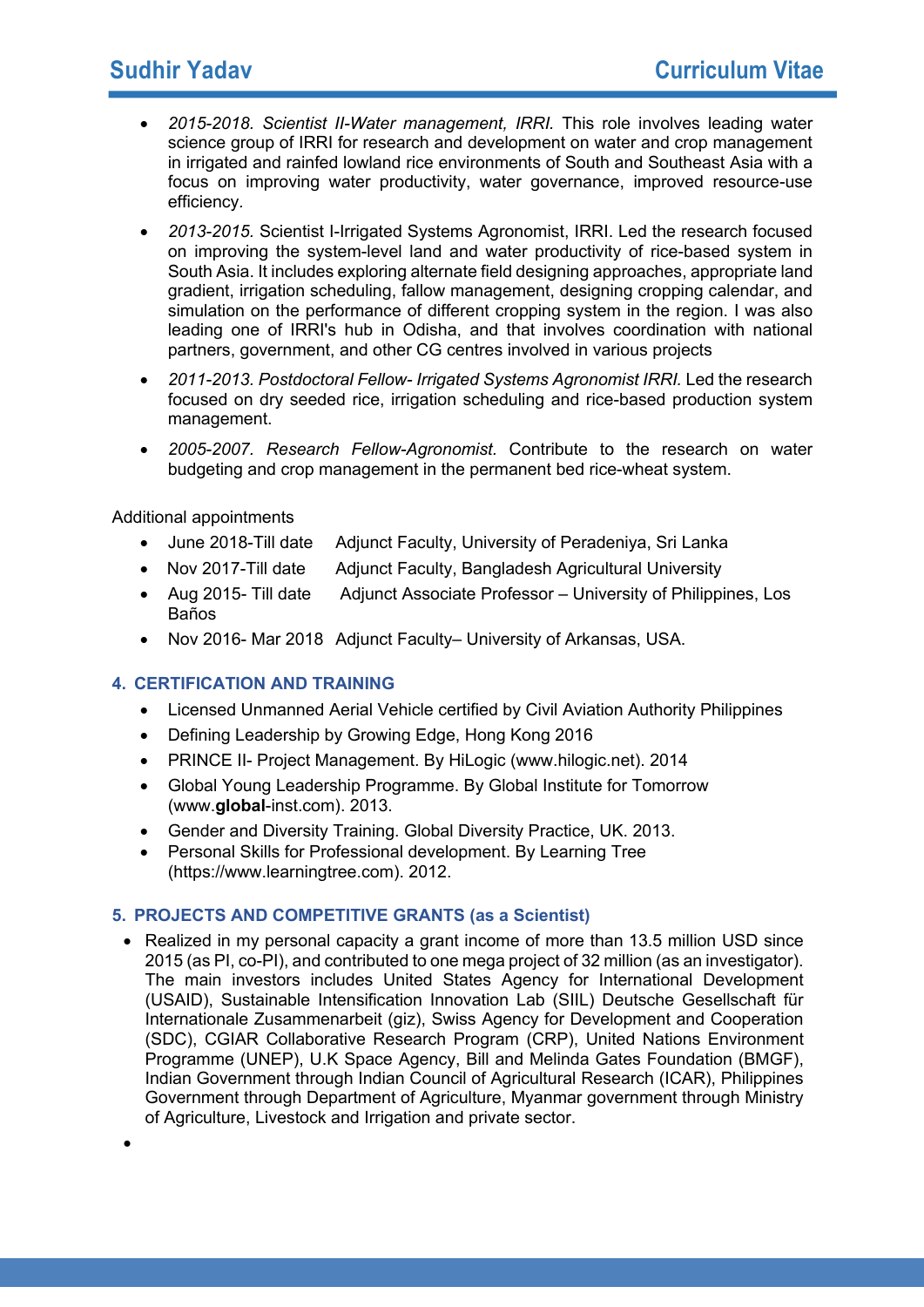| Year        | <b>USD</b>        | <b>Role</b>                  | <b>Country</b>                                                         | <b>Investor/Topic</b>                                                                                                                                                                                                                               |
|-------------|-------------------|------------------------------|------------------------------------------------------------------------|-----------------------------------------------------------------------------------------------------------------------------------------------------------------------------------------------------------------------------------------------------|
| 2020-23     | 750k              | Principal<br>Investigator    | Bangladesh                                                             | USAID/SIIL - Pathways of scaling<br>agricultural innovations for sustainable<br>intensification in the polders of coastal<br>Bangladesh (commissioned grant; final<br>approval pending)                                                             |
| 2019        | 25k               | Principal<br>Investigator    | Nigeria                                                                | GIZ-Building capacity on Sustainable<br>Rice Production indicators and<br>standards                                                                                                                                                                 |
| 2019-21     | 750k              | Principal<br>Investigator    | Myanmar                                                                | SDC - Co-designing Myanmar's<br>Pathways for Agroecological transition<br>towards Sustainable food System.                                                                                                                                          |
| 2019-21     | 450k              | Co-Principal<br>Investigator | Myanmar                                                                | CGIAR/WLE - Transformation of rural<br>landscapes for sustainable and<br>nutritious food systems in Myanmar                                                                                                                                         |
| 2018-20     | 1.2<br>million    | Co-Principal<br>Investigator | Philippines,<br>Cambodia,<br>India                                     | Public-Private Partnership Consortium -<br>Improving economic and environmental<br>sustainability of direct-seeded rice-<br>based systems.                                                                                                          |
| 2018-2019   | 163k              | Principal<br>Investigator    | Global                                                                 | <b>UNEP</b> - Development of Sustainable<br>Rice Production indicators and<br>standards                                                                                                                                                             |
| $2017 - 21$ | $-3.0$<br>million | Principal<br>Investigator    | Philippines                                                            | Philippines Government/Department of<br>Agriculture - Water-efficient and risk<br>mitigation technologies for enhancing<br>rice production in irrigated and rainfed<br>environments                                                                 |
| 2017-20     | 4.5<br>million    | Co-Principal<br>Investigator | Sri Lanka,<br>Myanmar,<br>Indonesia,<br>Thailand,<br>Vietnam,<br>China | SDC - Closing rice yield gaps and<br>reducing environmental footprints in<br>Asia                                                                                                                                                                   |
| 2017-20     | 1.5<br>million    | Co-Principal<br>Investigator | Myanmar                                                                | World Bank/Myanmar government -<br>Agricultural Development Support<br>Project                                                                                                                                                                      |
| 2017        | 60 k              | Principal<br>Investigator    | Bangladesh                                                             | CGIAR-RICE CRP- "Establish a<br>knowledge-sharing platform for<br>improved sharing, networking,<br>complementarities and synergies<br>across the many R4D projects on<br>production systems and water<br>management in the Ganges coastal<br>zone." |
| 2017        | 60k               | Co-Principal<br>Investigator | Philippines                                                            | U.K. Space Agency - Rice Irrigation<br>Management using Earth Observation<br>in the Philippines.                                                                                                                                                    |
| 2016-2020   | 32<br>million     | Investigator                 | India,<br>Bangladesh,<br>Nepal                                         | <b>BMGF/USAID - Cereal System</b><br>Initiatives for South Asia                                                                                                                                                                                     |
| 2015-19     | 1.0<br>million    | Co-Principal<br>Investigator | Bangladesh                                                             | USAID/SIIL - Unlocking the production<br>potential of "polder communities" in<br>coastal Bangladesh through improved                                                                                                                                |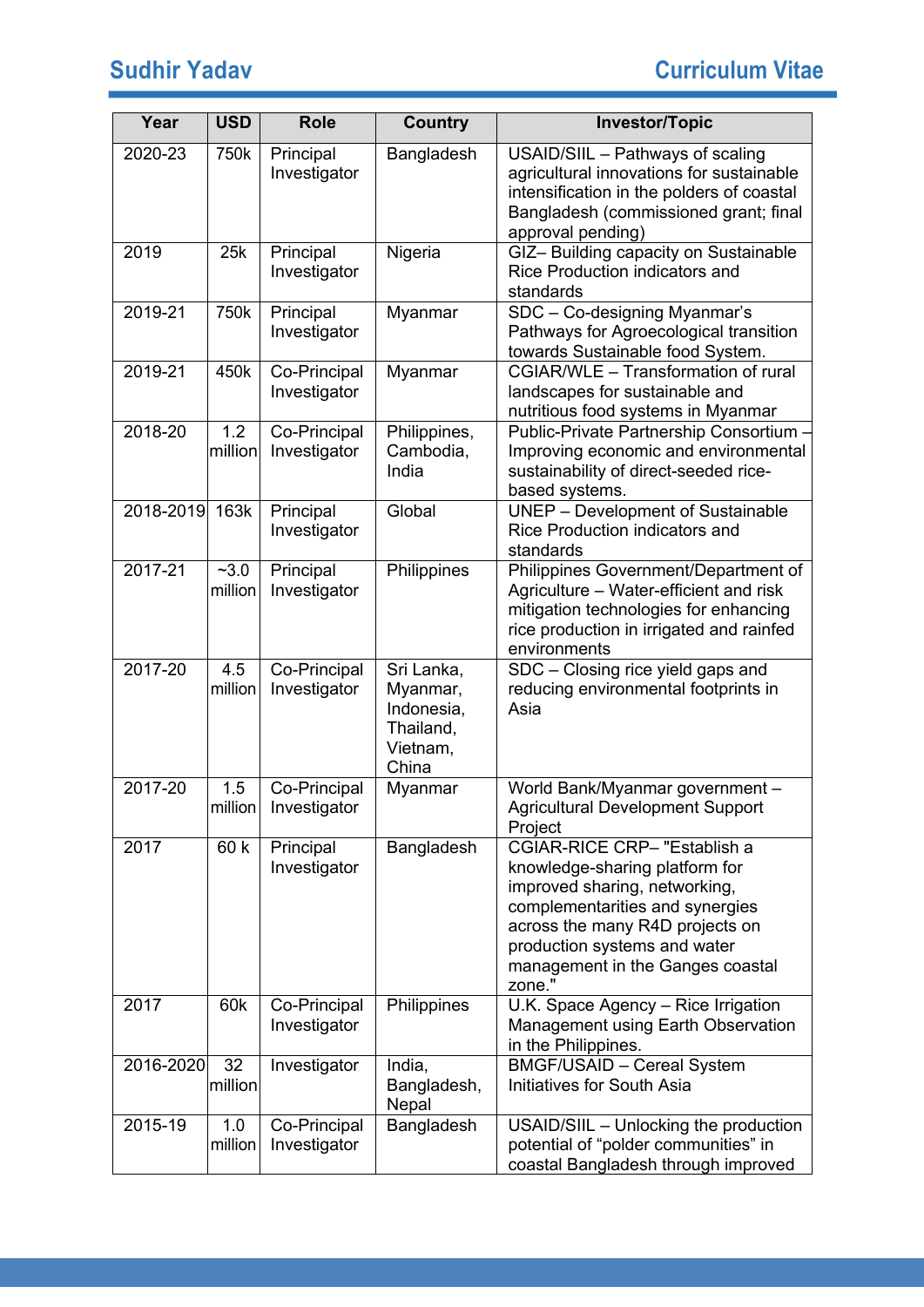|         |                                |       | resource use efficiency and diversified<br>cropping systems                |
|---------|--------------------------------|-------|----------------------------------------------------------------------------|
| 2015-16 | 172k Principal<br>Investigator | India | Indian Council of Agricultural Research<br>- Improving water management in |
|         |                                |       | irrigated cereal system                                                    |

## *6.* **PROJECTS AND GRANTS (as outcome theme leader)**

• As a program leader, I am managing 38 projects implemented in over 12 countries, working with 27 investors and for a worth ~20 million (as of Dec 31, 2019). These projects are mainly under climate, water, energy, soil health, pest ecology and biodiversity domains. The main investors are United States Agency for International Development (USAID), Sustainable Intensification Innovation Lab (SIIL) Deutsche Gesellschaft für Internationale Zusammenarbeit (giz), Swiss Agency for Development and Cooperation (SDC), Tufts University, Food and Agriculture Organization (FAO), CGIAR Collaborative Research Program (CRP), United Nations Environment Programme (UNEP), United Nations Development Programme (UNDP), U.K Space Agency, Bill and Melinda Gates Foundation (BMGF), Indian Government through Indian Council of Agricultural Research (ICAR), Philippines Government through Department of Agriculture, Myanmar government through Ministry of Agriculture, Livestock and Irrigation and private sector, Thailand Ministry of Agriculture and Cooperatives.

## *7.* **MAJOR RESEARCH PROJECTS (as a scientist)**

Leading the research and development of water management and environmental sustainability in South and South-East Asia.

- Leading "Co-designing Myanmar's Pathways for Agroecological transition towards Sustainable food System" funded by SDC. The project is focused on designing pathways for agroecological transition towards sustainable food systems in Myanmar by assessing the production systems' interventions, institutional policies, and incentives that can be promoted to create synergies between livelihoods and the environment.
- Leading Food Self Sufficiency Program (FSSP) funded by the Philippines Government for "Water-efficient and risk mitigation technologies for enhancing rice production in irrigated and rainfed environments" (WateRice). 2016-2021. The project is focused on improving decision making with ICT tools to improve the resource use efficiency (especially water).
- Leading "Unlocking the production potential of "polder communities" in coastal Bangladesh through improved resource use efficiency and diversified cropping systems. Funded by USAID Feed the Future Innovation Lab for Sustainable (2016 to 2019). The focus of the project is on increasing farm income and nutrition security by intensifying polder arming systems through implementation of sustainable and economically viable practices.
- Leading technology targeting and water management activities of SDC funded project "Closing Yield Gaps in Asia (CORIGAP) in Myanmar and Sri Lanka. 2017-2020. The project is focusing on reducing yield gaps and environmental footprints from rice landscape.
- Leading Agricultural Development Support Project (ADSP) financed by World Bank through the Ministry of Agriculture, Livestock and Irrigation (2017-2020). The project is focused on improving the productivity and cropping intensity in the central plain by improving irrigation infrastructure and crop management practices.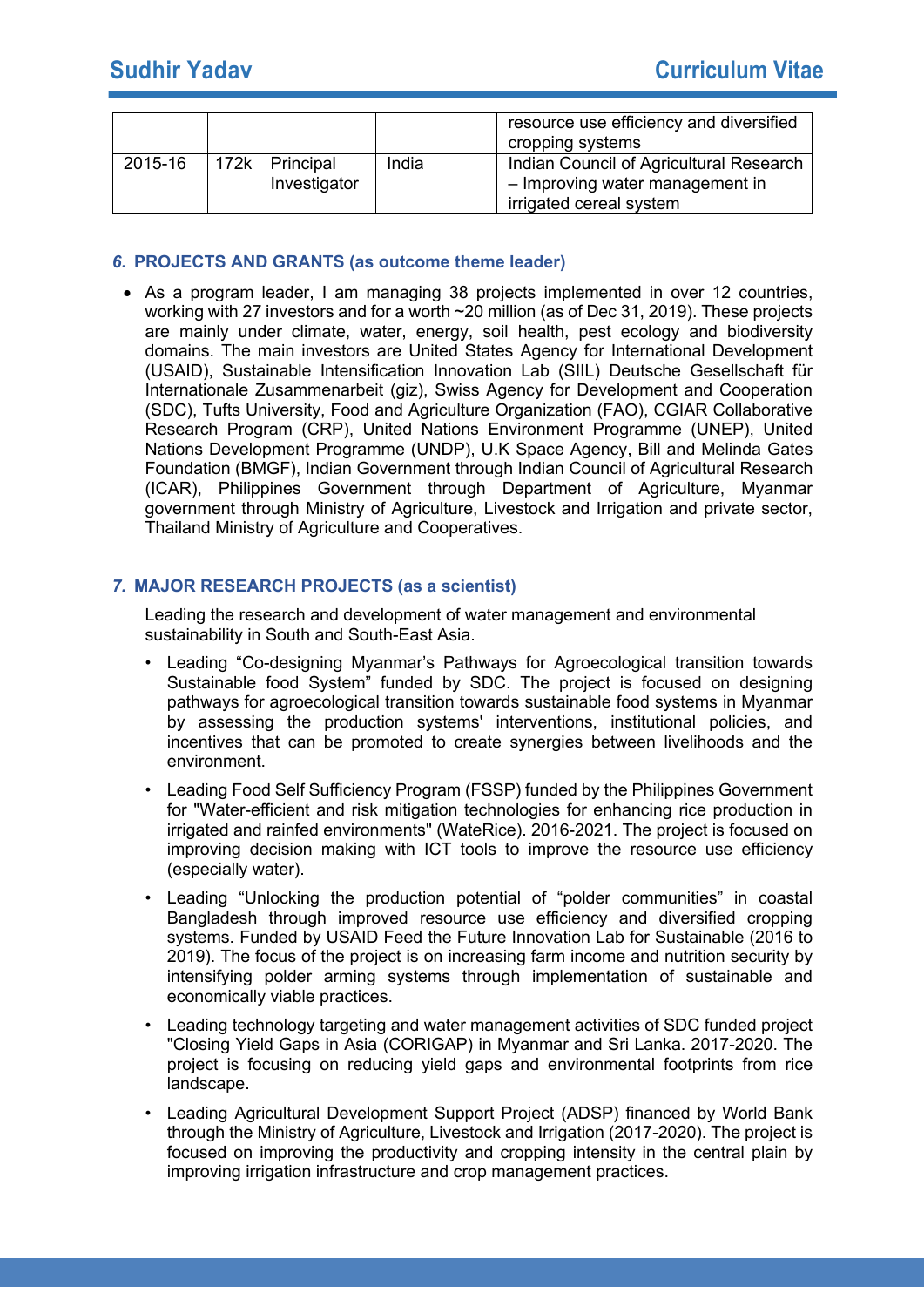- Contributing to The Sustainable Rice Platform (SRP) is a multi-stakeholder platform established in December 2011. The SRP is co-convened by UN Environment and the International Rice Research Institute (IRRI) to promote resource efficiency and sustainability in trade flows, production and consumption operations, and supply chains in the global rice sector. The SRP pursues public policy development and voluntary market transformation initiatives to provide private, non-profit and public actors in the global rice sector with sustainable production standards and outreach mechanisms that contribute to increasing the global supply of affordable rice, improved livelihoods for rice producers and reduced environmental impact of rice production.
- Contributing to Rice+Fish System research project in Myanmar funded by ACIAR (2018-2021). The project is focused on improving productivity and profitability of ricefish systems in Myanmar, with a focus on favourable agro-ecological zones in the Ayeyarwady delta.
- Co-leading direct-seeded rice consortium- a public-private partnership initiative. The overall goal of the consortium is to improve the environmental and economic sustainability of rice production systems in Asia by developing, refining and catalyzing widespread adoption of improved mechanized and precise DSR practices through a public-private partnership
- Led crop and water management research and development work Cereal Systems Initiative for South Asia (CSISA) phase III (2015-2020); to close the knowledge gaps and mobilize the technologies in Bangladesh and India.
- Research objective Leader and Hub Coordinator for the CSISA project (phase II; 2012- 2015) with a focus to pursue an interlinked set of technology development, refinement, and scaling objectives to catalyse durable change at scale in South Asia's cereal systems by accelerating adoption of sustainable intensification technologies (SI). It includes strategic decisions on the introduction of new innovation for increasing system productivity. SI technologies for rice include dry seeded rice, mechanical transplanting (under puddled and non-puddled conditions), improved water, weed and nutrient management, and reducing post-harvest losses.
- Research Lead for IFAD funded project "Accelerating resource-conserving technology adoption to improve food security and rural livelihoods while reducing adverse environmental impacts in the Indo-Gangetic Plains (India, Bangladesh and Nepal)". This project (2011-2013) was targeted towards developing the guidelines for dry seeded rice across the different agro-climatic environment and also focused on evaluating the impacts of dry seeded rice.

# **8. SUPERVISION OF RESEARCH STUDENTS**

• 4 PhD and 6 MSc completed, and 2 PhD and 1 MSc ongoing, University of Arkansas (USA), Orissa University of Agriculture and Technology (India), Tamil Nadu Agricultural University (India), University of Agricultural Science, Raichur (India), University of Peradeniya (Sri Lanka), Bangladesh Agricultural University, Sher-e-Bangla Agricultural University (Bangladesh), Khulna University (Bangladesh) University of Philippines, Los Baños. Mentored and supported the career of researchers and senior researchers at IRRI.

## *In progress*

1. PhD (Environmental Science) Assessing environmental sustainability with improved irrigation system and crop management practices in Sri Lanka, Nishanka Jayasiri, University of Peradeniya, Sri Lanka 2018-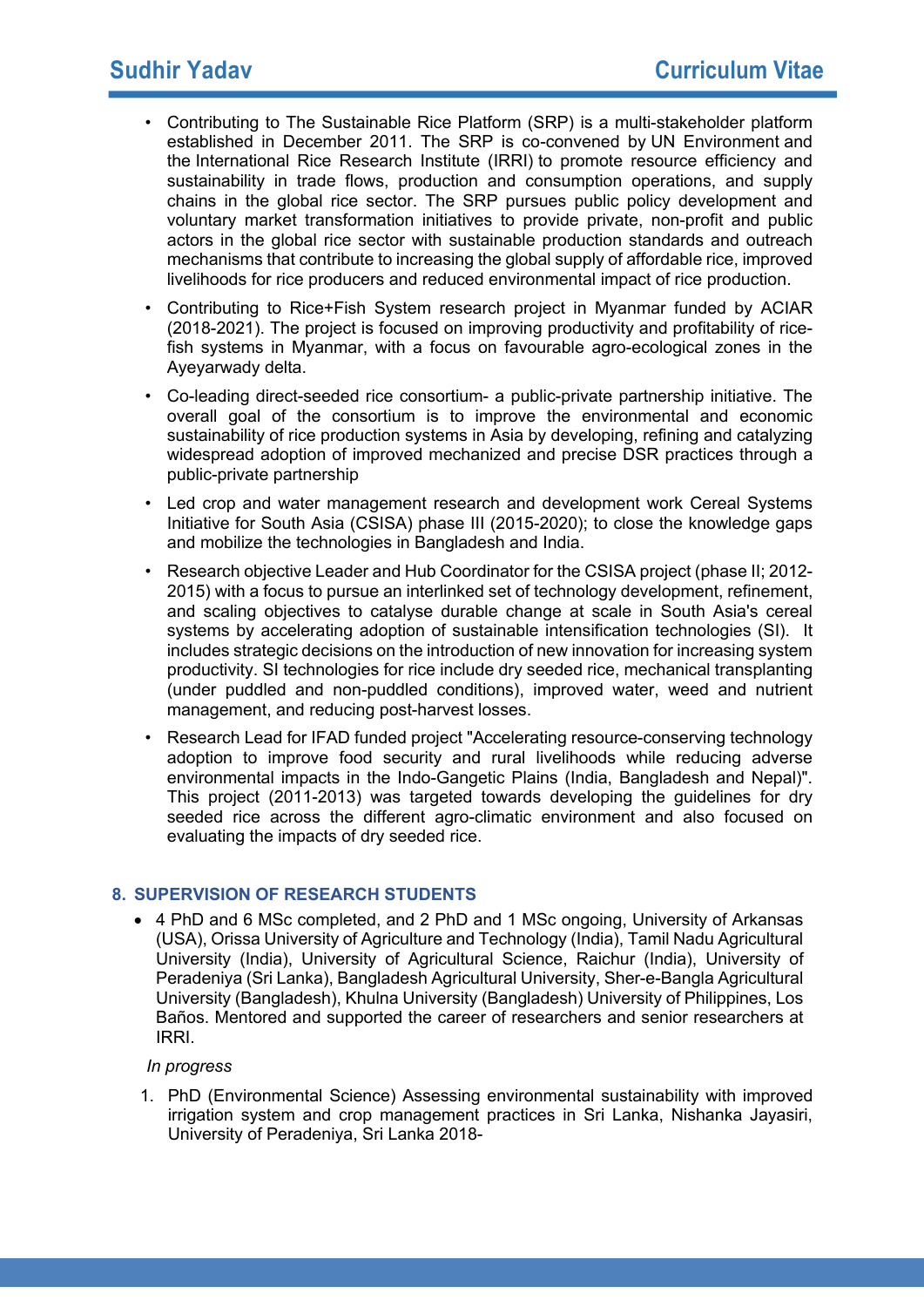- 2. PhD (Water management), Water Governance Assessment to Improve the Production Potential in Polder 30 of Coastal Bangladesh, Deb Kumar Nath, Bangladesh Agricultural University, Bangladesh. 2016-
- 3. MS (Water management) Analysis of the effect of geophysical controls on the spatiotemporal variability of soil moisture, Allan T. Tajada, University of Philippines, Los Baños, 2019-

#### *Completed*

- 4. PhD (Environmental Science). Sustainable Intensification of Agriculture: Opportunities and Challenges for Food Security and Agrarian Adaptation to Environmental Change in Bangladesh. Aaron Shew, 2018. University of Arkansas, USA.
- 5. PhD (Agronomy), Evaluation of rice (Oryza sativa L.) cultivars under different water regimes and establishment methods, Kar Ipsita, 2018. Orissa University of Agriculture and Technology, India
- 6. PhD (Water management), Options of water saving/improving water use efficiency and drought avoidance in rice in Cauvery delta zone, Chelladurai K, 2017. Tamil Nadu Agricultural University, India
- 7. PhD (Agronomy) Effect of tillage, establishment method and water management practices on performance of rice, Santosh U.N. 2016. University of Agricultural Science, Raichur, India
- 8. MS (Agronomy) Land gradient: A field design approach to improve irrigation water productivity in rice production. Gio Karlo Evangelista, 2019. University of Philippines, Los Baños.
- 9. MS (Water management) Water Recession Dynamics and Economics of Gravity-led and Energy-fed Drainage in Polder 30 of the Coastal Zone of Bangladesh. Bishwajit Baidya, 2019. Khulna University, Bangladesh
- 10. MS (Social science) Trade-off among different cropping patterns in coastal Bangladesh: A Case Study on Polder 30 in Batiaghata Upazila of Khulna District. Priyanka Saha, 2018. Khulna University, Bangladesh
- 11. MS (Agronomy) Yield performance of maize as influenced by variety and sowing date in polder 30 under Khulna district. Tapati Roy, 2018. Bangladesh Agricultural University, Bangladesh
- 12. MS (Agronomy) Fertilizer management of HYV rice in the polder ecosystem of the coastal zone of Bangladesh Shakhawat Hossain 2016. Sher-e-Bangla Agricultural University, Bangladesh.
- 13. MS (Extension Edu) A Study on the Adoption Behaviour of Rice Farmers towards Alternate Wetting and Drying (AWD) technology in Puri District of Odisha. Bibhu Prasad Dutta, 2015. Orissa University of Agriculture and Technology, India

## **9. AWARDS AND SCHOLARSHIPS**

- 1. Doctoral Fellowship (John Allwright Fellowship), Australian Centre for International Agricultural Research 2007-2011
- 2. Master degree Fellowship (Junior Research Fellowship), Indian Council of Agricultural Research 2003-2005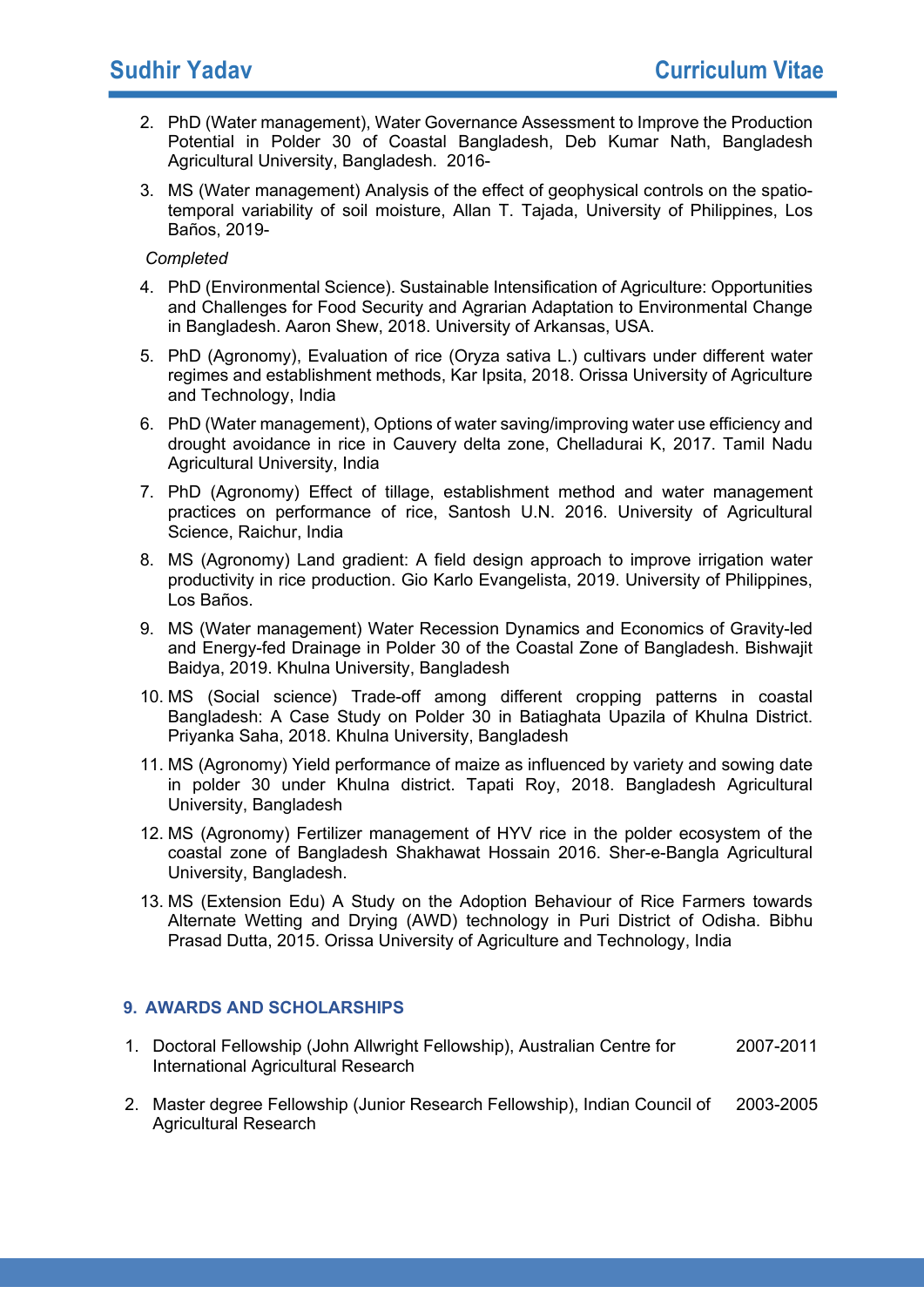## **10. CULTURAL AND INTERNATIONAL EXPERIENCE**

*(a) Languages*

- 1. Hindi mother tongue
- 2. English fluently spoken, read, and written
- 3. Punjabi moderate spoken, read, and written

#### *(b) International Experiences*

Developed sound capacity to operate and work in multi-cultural environments through 15 years of work and life experiences in seven countries

- South Asia: India, Bangladesh, Nepal, Sri Lanka
- South-East Asia: Myanmar, Thailand, Indonesia, Philippines, Cambodia
- East Asia: China,
- Australasia: Australia
- International travel: Australia, Bangladesh, Cambodia, China, Indonesia, Madagascar, Malaysia, Myanmar, Nepal, Philippines, Qatar, Senegal, Singapore, South Korea, Sri Lanka, Tanzania, Thailand, United States of America, Vietnam.

# **11. ACADEMIC, SCIENTIFIC, AND PROFESSIONAL SERVICES**

## *(a) Positions Held within Organizations*

- 1. IRRI's focal person for Science: Sustainable Rice Platform 2019-present
- 2. Member, Technical Committee, Direct Seeded Rice Consortium, IRRI 2018-2020
- 3. Member, Scientific Committee, International Rice Congress 2018.
- 4. Member, Change Initiative Committee, IRRI. 2016
- 5. Hub manager, IRRI Odisha Office, India 2014-15
- 6. Member, Scientific Committee, International Rice Congress 2014.

## *(b) Membership of Professional Societies*

- 1. Soil Science Society of America
- 2. Crop Science Society of America
- 3. American Society of Agronomy
- 4. Crop Science Society of the Philippines
- 5. World Association of Soil and Water Conservation (WASWC)

## *(c) Contribution to scientific/professional/community events and activities*

## *Invited talk*

• Plenary panel member to discuss "A New Rice Revolution: Combating poverty and climate change through rice" at 2nd Global Sustainable Rice Conference, Bangkok on 1-2 October 2019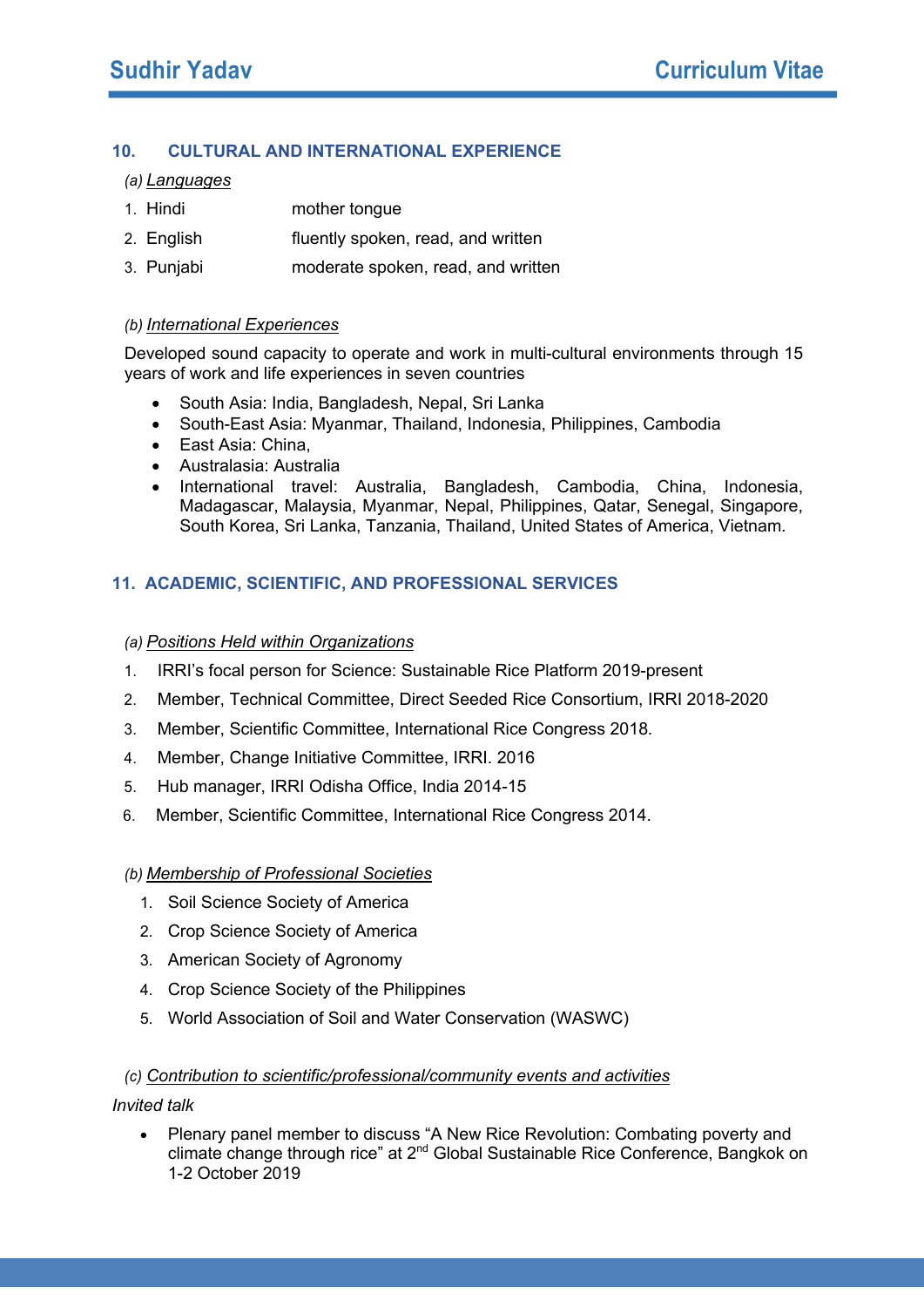- Invited speaker to talk on "Irrigation advisory service using IoT-based AutoMon<sup>PH</sup> tool for sustainable water management in the Philippines" at Third Global ODA Forum for Sustainable Agricultural Development, South Korea, 13-15 May 2019
- Using Digital Technologies to Improve Water Management and Irrigation Governance in the Tropics. Brown Bag Series of USAID-D2F, March 2, 2018.
- Plenary Speaker- Bridging gaps between technologies and stakeholders need- what digital tools can offer? At CSSP 48th Scientific Conference in the City of Legazpi, Philippines on 2-7 July 2018
- Invited as a panel member to discuss "Managing Climate Uncertainties and Water Scarcity" it Regional Experts Consultation Forum on Reshaping Agriculture and Development in Southeast Asia, SEARCA, Philippines. Aug 2, 2018.
- Invited speaker to present "Blinded by technologies- refocusing on stakeholders' needs to improve water management in irrigated rice systems" at Asia Water Forum, ADB, Oct 2-5, 2018.
- "Challenges and opportunities to increase water use efficiency of rice in Asia" organized by University of Arkansas, USA on Jan 30, 2017.
- "ICT tools to accelerate the adoption of water saving technologies" organized by Agritechnica Asia on March 17, 2017, at Bangkok
- "Rice-fallow systems in Asia: challenges and opportunities perspectives from NRRI, BARI and IRRI" organized by RICE CRP on March 28-29 at Bangkok
- "Water for life- collective action to meet competing demands for scarce water" at "Workshop on Efficient Management of Irrigation Water in Rice Cultivation" organized by RRDI, Sri Lanka on August 8-9, 2017 at Batalagoda, Sri Lanka
- Invited speaker at Yazin Agricultural University. Presented importance of water management: Water: Human right & responsibility". Aug 12, 2016

#### •

## *Media interview*

- Interview for "Food security" episode, of the mini-series Climate Impact Asia, airing on Curiosity Channel USA. Nov 2019
- Business mirror: PHL farms to take flight in the future as government supports drone use. Feb 13, 2019
- GMA News, Philippines: Use of ICT tools for water management. Saksi Special report, March 3, 2018.
- Straits Times Newspaper: Climate change pushing the world into hunger. Nov 11, 2018
- Straits Times Newspaper: Singapore works to tackle threats to food supply. Nov 11, 2018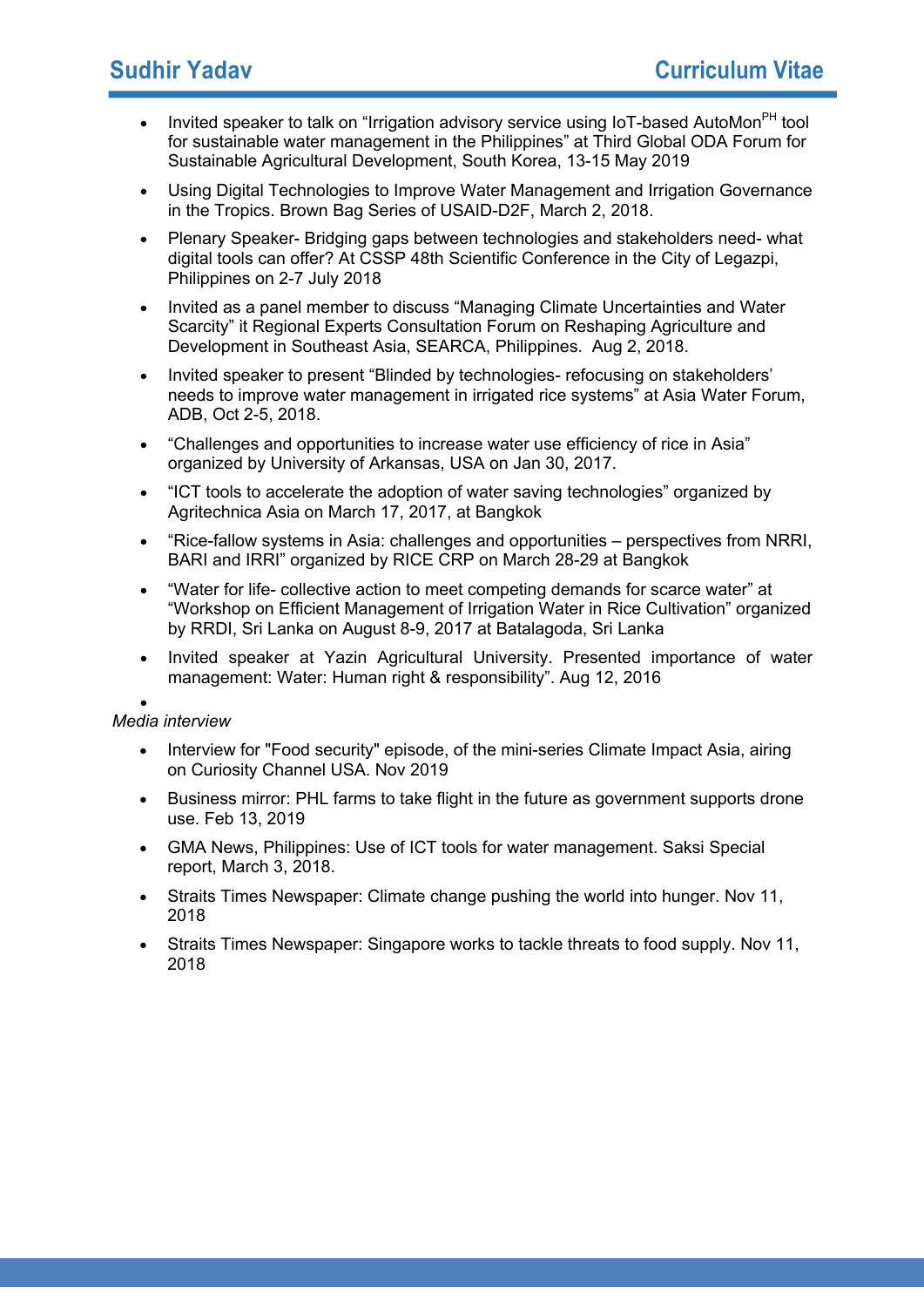## **12. PUBLICATIONS**

31 peer-reviewed articles, >50 conference papers/abstracts or posters, and technical reports.

## *(a)Book chapters*

- 1. **Sudhir-Yadav,** V. Kumar, S. Singh, R.M. Kumar, S. Sharma, R. Tripathi, A.K. Nayak and J.K. Ladha. 2016. Growing rice in eastern India: new paradigms of risk reduction and improving productivity. In: S. Mohanty, P.G. Chengappa, M. Hegde, J.K. Ladha, E. Kannan, A.V.Manjunatha, S. Baruah (Eds). The Future Rice Strategy for India, Elsevier, London, U.K. pp. 221-258
- 2. **Sudhir-Yadav**, Balwinder-Singh, E. Humphreys, S.S. Kukal. 2012. Effective management of scarce water resources in North West India. In: Bhullar, G.S., Bhullar, N.K. (Eds.), Agricultural Sustainability, Progress and Prospects in Crop Research. Elsevier, London, U.K., pp. 103-126.
- 3. Romeo Cabangon, **Sudhir-Yadav**, and Ruben Lampayan 2016. Water-saving technologies for rice production under water scarce conditions. In: Banta, S. J (Ed), Water in Agriculture. The Asia Rice Foundation College, Laguna 4031, Philippines. pp 103-126.

#### *(b)Peer-Reviewed Publications*

- 4. Pandey, S.; **Sudhir-Yadav**.; Hellin, J.; Balié, J.; Bhandari, H.; Kumar, A.; Mondal, M.K. Why Technologies Often Fail to Scale: Policy and Market Failures behind Limited Scaling of Alternate Wetting and Drying in Rice in Bangladesh. Water 2020, 12, 1510. https://doi.org/10.3390/w12051510
- 5. **Sudhir-Yadav**, Mondal, M.K., Shew, A. et al. Community water management to intensify agricultural productivity in the polders of the coastal zone of Bangladesh. Paddy Water Environ (2020) doi:10.1007/s10333-019-00785-4
- 6. Devkota, K.P., **Sudhir-Yadav**, C.M. Khanda, Sarah J. Beebout, Bidhan K. Mohapatra, Grant R. Singleton, Ranjitha Puskur, (2020) Assessing alternative crop establishment methods with a sustainability lens in rice production systems of Eastern India, Journal of Cleaner Production, Volume 244,118835, doi.org/10.1016/j.jclepro.2019.118835.
- 7. Hellin, J, Jean Balié, Eleanor Fisher, Ajay Kohli, Melanie Connor, **Sudhir Yadav**, Virender Kumar, Timothy J. Krupnik, Bjoern Ole Sander, Joshua Cobb, Katherine Nelson, Tri Setiyono, Ranjitha Puskur, Pauline Chivenge and Martin Gummert (2020) Trans-Disciplinary Responses to Climate Change: Lessons from Rice-Based Systems in Asia. Climate, 8, 35; doi:10.3390/cli8020035
- 8. Regalado, M.J.C, **Sudhir Yadav**, Kristine Samoy-Pascual, Jovino L de Dios, Gio Karlo Evangelista, Marvelin L Rafael, Jade Dorado, Romeo J Cabangon (2019). Irrigation Advisory Service: A comprehensive solution toward sustainable water management for rice production in the Philippines. American Society of Agricultural and Biological Engineers (ASABE) Annual International Meeting. DOI: 10.13031/aim.201900677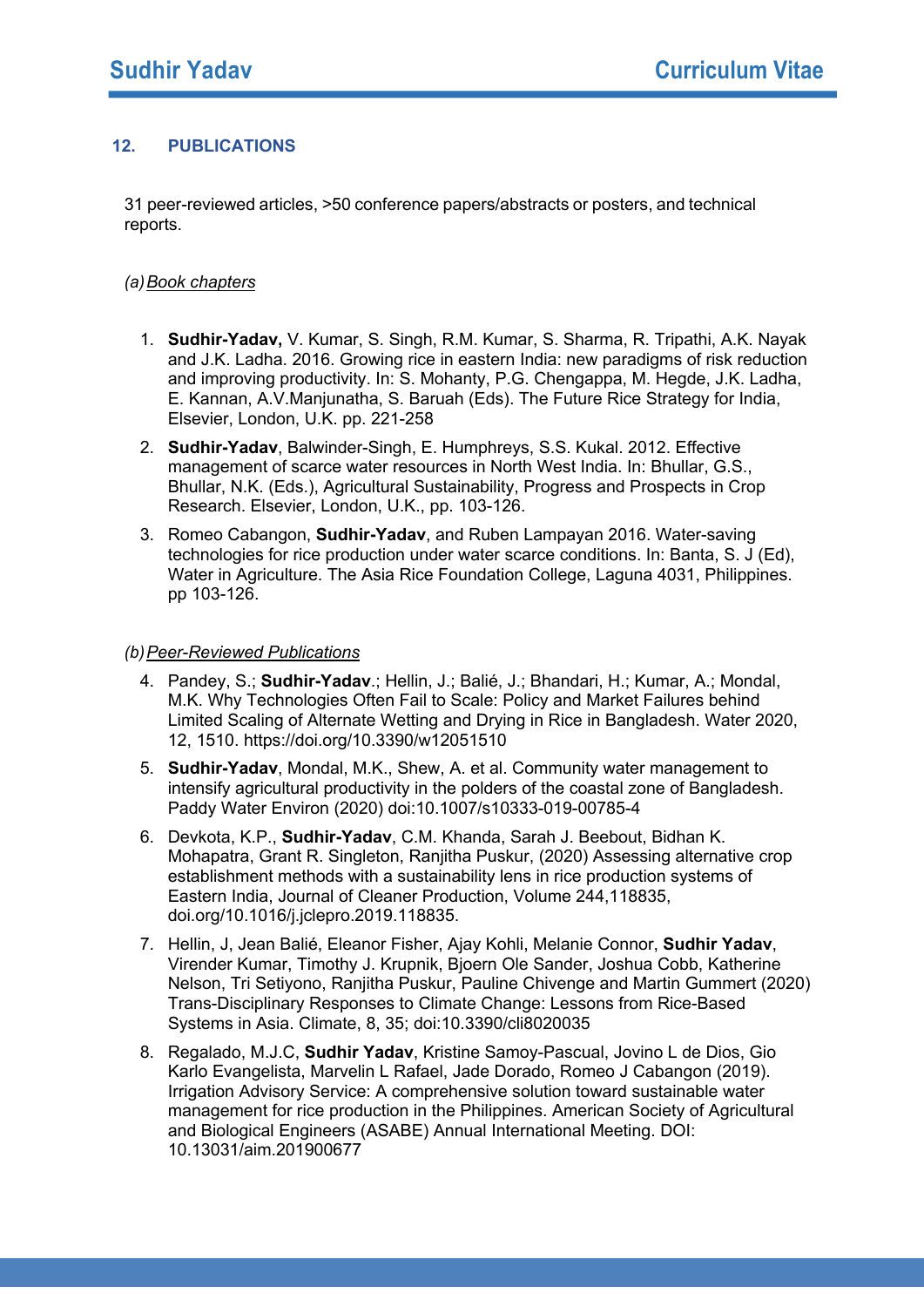- 9. Naveen-Gupta, P.L. Eberbach, Balwinder-Singh, E. Humphreys, S.S. Kukal, **Sudhir-Yadav,** 2019. Estimating soil evaporation in rice and wheat fields after wetting events. Agricultural Water Management 217, 98-106
- 10. Wassmann, R, Sander, O., **Sudhir-Yadav**……(2019).New records of very high nitrous oxide fluxes from rice cannot be generalized for water management and climate impacts. Response letter to PNAS
- 11. Kar, I., **Sudhir-Yadav**, Mishra, M., Behera, B., Khanda, C., Kumar, V., Kumar, A., 2018. Productivity trade-off with different water regimes and genotypes of rice under non-puddled conditions in Eastern India. Field Crops Research 222, 218-229.
- 12. Alam, M., Humphreys, E., Sarkar, M., **Sudhir-Yadav**, 2018. Comparison of dry seeded and puddled transplanted rainy season rice on the High Ganges River Floodplain of Bangladesh. European Journal of Agronomy 96, 120-130.
- 13. Chakraborty, D., Ladha, J.K., Rana, D.S., Jat, M.L., Gathala, M.K., **Sudhir-Yadav**, Rao, A.N., Ramesha, M.S., Raman, A, 2017. A global analysis of alternative tillage and crop establishment practices for economically and environmentally efficient rice production. Scientific Reports 7, 1-11.
- 14. Quinones, C., Mattes, N., Faronilo, J., Sudhir-Yadav, Jagadish, S.V., 2017. Drought stress reduces grain yield by altering floral meristem development and sink size under dry-seeded rice cultivation. Crop Science 57, 2098-2108.
- 15. Alam, M., Humphreys, E., Sarkar, M., **Sudhir-Yadav**, 2017. Intensification and diversification increase land and water productivity and profitability of rice-based cropping systems on the High Ganges River Floodplain of Bangladesh. Field Crops Research 209, 10-26.
- 16. Naveen-Gupta, **Sudhir-Yadav**, E. Humphreys, S.S. Kukal, Balwinder-Singh and P.L. Eberbach (2016) Effects of tillage and mulch on the growth, yield and irrigation water productivity of a dry seeded rice-wheat cropping system in north-west India. Field Crops Res. 196, 219-236.
- 17. Balwinder-Singh, E. Humphreys, **Sudhir-Yadav** and D.S. Gaydon. 2015. Options for increasing the productivity of the rice–wheat system of north-west India while reducing groundwater depletion. Part 1. Rice variety duration, sowing date and inclusion of mungbean. Field Crops Res. 173, 68-80.
- 18. Balwinder-Singh, E. Humphreys, D.S. Gaydon and **Sudhir-Yadav**. 2015. Options for increasing the productivity of the rice-wheat system of north-west India while reducing groundwater depletion. Part 2. Is conservation agriculture the answer? Field Crops Res.173, 81-94.
- 19. Chauhan, B.S., T.H. Awan, S.B. Abugho, G. Evengelista and **Sudhir-Yadav**. 2015. Effect of crop establishment methods and weed control treatments on weed management and rice yield. Field Crops Res. 172, 72-84.
- 20. **Sudhir-Yadav**, G. Evangelista, J. Faronilo, E. Humphreys, A. Henry, and L. Fernandez. 2014. Establishment method effects on crop performance and water productivity of irrigated rice in the tropics. Field Crops Res. 166, 112-127.
- 21. **Sudhir-Yadav**, E. Humphreys, Tao Li, Gurjeet Gill and S.S. Kukal (2012) Evaluation of tradeoffs in land and water productivity of dry seeded rice as affected by irrigation schedule. Field Crops Research 128, 180-190.
- 22. **Sudhir-Yadav**, Gurjeet Gill, E. Humphreys, S.S.Kukal and U.S.Walia (2011). Effect of water management on dry seeded and puddled transplanted rice Part 1: Crop performance. Field Crops Research 120, 112-122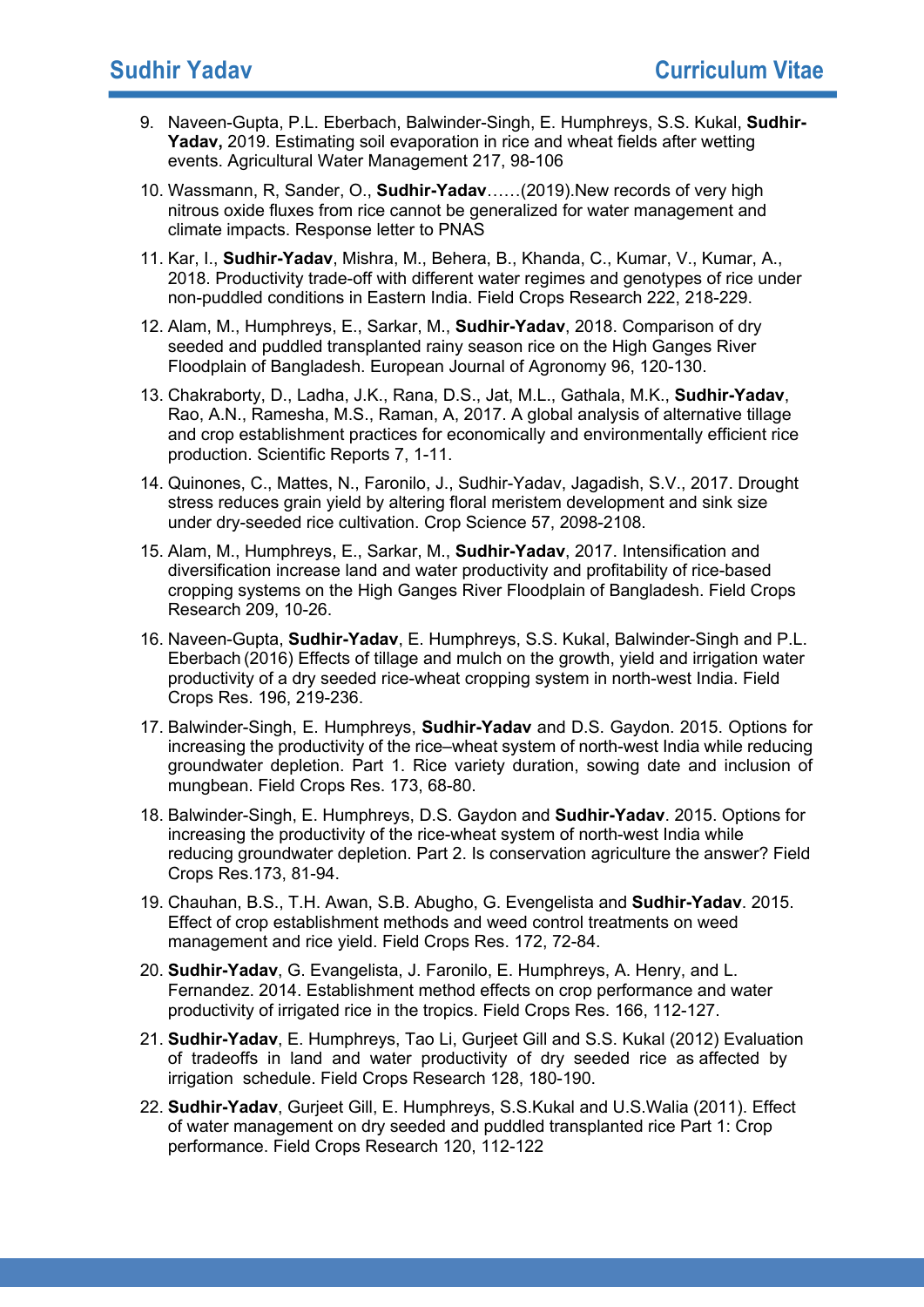- 23. **Sudhir-Yadav**, E. Humphreys, S.S. Kukal, Gurjeet Gill, and R. Rangarajan (2011). Effect of water management on dry seeded and puddled transplanted rice Part 2: Water balance and water productivity. Field Crops Research 120, 123-132.
- 24. **Sudhir-Yadav**, Tao Li, E. Humphreys, Gurjeet Gill and S.S. Kukal (2011) Evaluation and application of ORYZA2000 for irrigation scheduling of puddled transplanted rice in north west India. Field Crops Research 122, 104-117.
- 25. Chauhan, S.K., Gupta, N., Walia, R., **Yadav, S**., Chauhan, R., Mangat, P.S. (2011) Biomass and Carbon Sequestration Potential of Poplar-Wheat Inter-cropping System in Irrigated Agro-ecosystem in India. Journal of Agricultural Science and Technology A 1 (4) 575-586.
- 26. Humphreys, E., Kukal, S.S., Christen, E.W., Balwinder-Singh, **Sudhir-Yadav**, Sharma, R.K., 2010. Halting the ground water decline in north-west India - which crop technologies will be winners? Advances in Agronomy 109, 155-217.
- 27. Kukal S.S, **Sudhir-Yadav**, E. Humphreys, Amanpreet-Kaur, Yadvinder-Singh and S. Thaman, B. Singh, J. Timsina (2010). Factor affecting irrigation water savings in raised beds in rice and wheat. Field Crops Research 118, 43-50.
- 28. Chauhan, S.K., Sharma, S.C., Beri, V., Ritu, **Yadav, S**., Gupta, N., (2010). Yield and carbon sequestration potential of wheat (Triticum aestivum)-poplar (Populus deltoides) based agri-silvicuture system. Indian J Agri. Sci. 80(2): 129-135.
- 29. Chauhan, S.K., Gupta, N., Ritu, **Sudhir-Yadav** and Chauhan, R. 2009. Biomass and carbon allocation in different parts of Agroforestry tree species. Ind. Forester.135 (7): 981-993.
- 30. Yadvinder-Singh, E. Humphreys, S.S. Kukal, Balwinder-Singh, Amanpreet-Kaur, Sudhir Thaman, Anil Prashar, **Sudhir-Yadav**, J. Timsina, S.S. Dhillon, Navneet-Kaur, David J. Smith, and P.R. Gajri (2009). Crop performance in permanent raised bed rice–wheat cropping system in Punjab, India. Field Crops Research 110:1-20.
- 31. **Sudhir-Yadav**, M.S. Gill and S.S.Kukal (2008). Growth and yield of direct seeded basmati rice as affected by seeding techniques, seed rates and cultivars. Environment and Ecology 26 (4): 1565-1572.
- 32. **Sudhir-Yadav**, M.S. Gill and S.S. Kukal (2007). Performance of direct-seeded basmati rice in loamy sand in semi-arid sub-tropical India. Soil Tillage Research 97(2): 229-238.
- 33. Kukal S.S, Yadvinder-Singh, **Sudhir-Yadav**, E. Humphreys and Amanpreet-Kaur (2007). Why did Grain yield of rice decline on permanent raised beds in Punjab, India? Soil Tillage Research 99: 261-267.
- c) Strategic Communication articles/Blogs/Perspective
	- 1. **Sudhir Yadav** (2018). Why sustainable water management needs more than technologies? Rice Today Vol 17 (1) 5-7.
	- 2. James Quilty, Arvind Kumar, Crisanta Bueno, and **Sudhir Yadav** (2018). Research to improve water-use efficiency in rice. Rice Today Vol 17(1) 12-14
	- 3. Manoranjan Mondal and **Sudhir Yadav** (2018) The food-water-energy nexus: Using gravity drainage to intensify production systems in the coastal zone of Bangladesh. Rice Today Vol 17(1) 28-29.
	- 4. Bhattacharya, Jayanta, & **Sudhir-Yadav** (2017). Making more from a diversified cropping system: A farmer's experience. Polder Tidings, 2 (1), 14-15.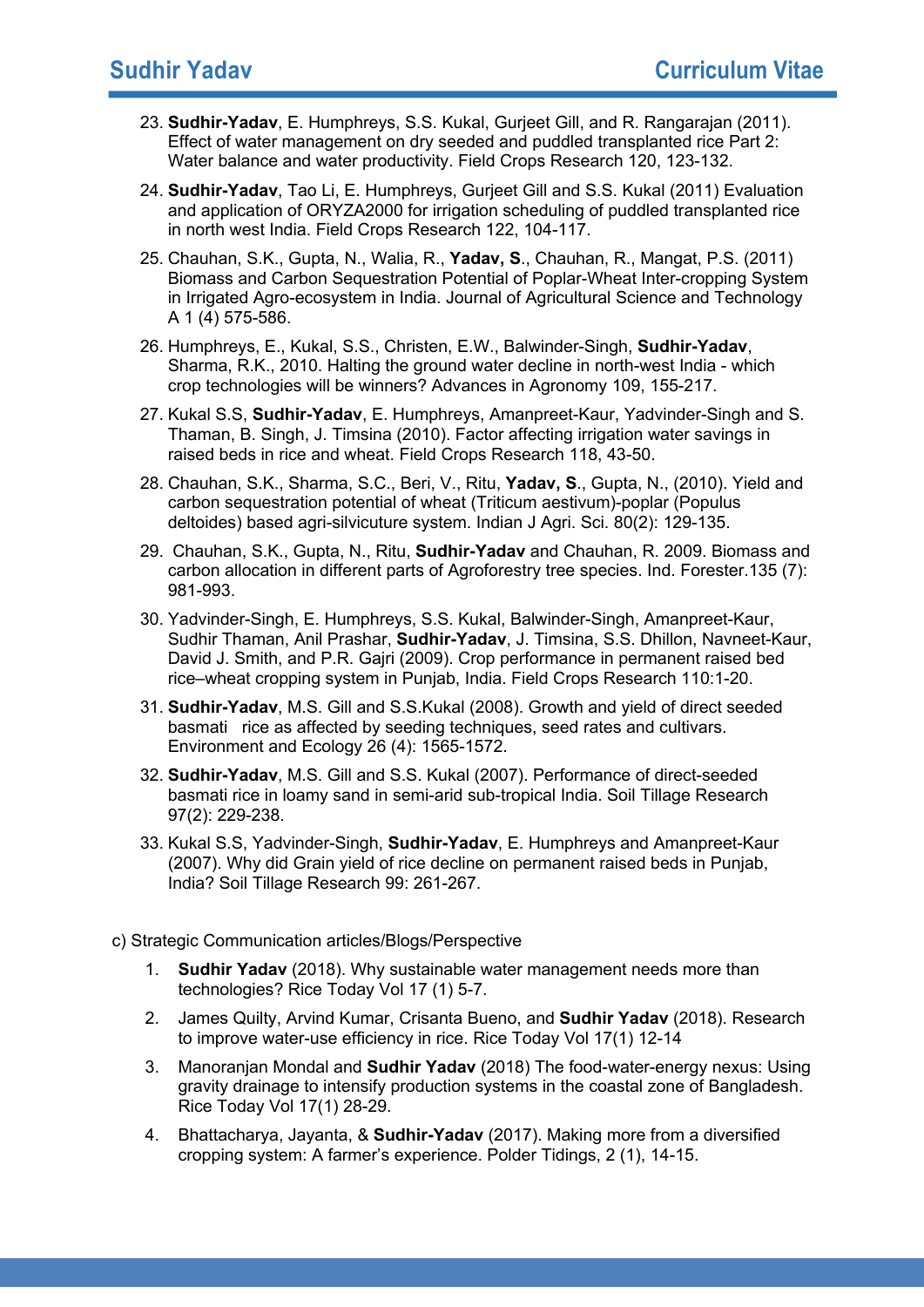- 5. **Sudhir-Yadav**, Mondal, Manoranjan, & Jagadish, Krishna S.V. (2017). Foregoing fallow: Improving productivity of polders in Bangladesh. Polder Tidings, 2 (1), 4-5.
- 6. Bhandari, Humnath, **Sudhir-Yadav**, & Mondal, Manoranjan (2017). Rice selfsufficiency in Bangladesh: what it means in a scenario of climate change. Polder Tidings, 2 (2), 4-5.
- 7. Jagadish, Krishna, S.V., & **Sudhir-Yadav** (2017). Sustainable intensification indicators and the need to account for potential trade-offs. Polder Tidings, 2 (2), 16- 17.
- 8. Mondal, Manoranjan, & **Sudhir-Yadav** (2017). Opportunities and challenges for integrated rice + fish culture in the polder ecosystems of Bangladesh. Polder Tidings, 2 (2), 10-11.
- 9. Mondal, Manoranjan, **Sudhir-Yadav**, Jagadish, Krishna S.V., & Islam, Sirajul (2017). Learning hub: A four-dimensional model for knowledge sharing on improved production systems in the polders of the coastal zone of Bangladesh. Polder Tidings, 2 (2), 6-7.
- 10. Mondal, Manoranjan, **Sudhir-Yadav**, & Rahman, Mahbubur (2017). An innovative model for the introducing new crops: Sunflower production and marketing in the coastal zone of Bangladesh. Polder Tidings, 2 (2), 12-13.
- 11. Ratna, Rokhsana Parvin, **Sudhir-Yadav**, Mondal, Manoranjan, & Puskur, Ranjitha (2017). What mechanization means to women: Case studies from polder communities of Bangladesh. Polder Tidings, 2 (2), 8-9.
- 12. **Sudhir Yadav** and Lanie Reyes (2017). Why invest in optimizing water use in rice farming? Rice Today. Vol 15 (2) 34-36
- 13. **Sudhir Yadav** and Elizabeth Humphreys (2015) Real water saving: Focus on the 'picture' as well as the 'pixel'. Rice Today (http://ricetoday.irri.org/real-water-savingfocus-on-the-picture-as-well-as-the-pixel/)
- d) Conference proceedings/abstracts
	- 14. Mondal, M. K., **Sudhir Yadav**, S. V. Krishna Jagadish, Z. H. Khan and A. Sutradhar 2020. Resource management and crop intensification in the coastal zone of Bangladesh. Presented in the plenary session IRRI on Agriculture and Natural Resource Management in the International Conference on Climate Knowledge held at Independent University, Bangladesh (IUB), Dhaka on 20-24 January 2020.
	- 15. Manoranjan Mondal, **Sudhir Yadav**, E. Humphreys, S.V. Krishna Jagadish, Zahirul H. Khan, Asish Sutradhar and Farhana A. Kamal (2019) Gravity drainage for cropping intensification in polders of the coastal zone of Bangladesh. 3rd World Irrigation Forum. 1-7 September 2019, Bali, Indonesia.
	- 16. Mondal, M. K., **Sudhir Yadav**, E. Humphreys, S. V. Krishna Jagadish, Z. H. Khan and A. Sutradhar 2019. An innovative water management approach for increasing land productivity in the polders of the coastal zone of Bangladesh. Presented in the plenary session on natural resources management in the International Conference on Climate Knowledge held at Independent University, Bangladesh (IUB), Dhaka on 8-11 January 2019.
	- 17. Mondal, M. K., **Sudhir Yadav**, S. V. Krishna Jagadish, N. K. Saha, J. Bhattacharya, R. Parvin, S. Sarker, S. Vhadra, M. Rahma, S. P. Ritu, P. L. C. Paul, S. Parvin, A. Ray, Z. K. Khan, A. Sutradhar, F. A. Kamal 2019. Land productivity improvement opportunities in the coastal polders to address food security challenges of Bangladesh. Presented in the Third International Conference on Sustainable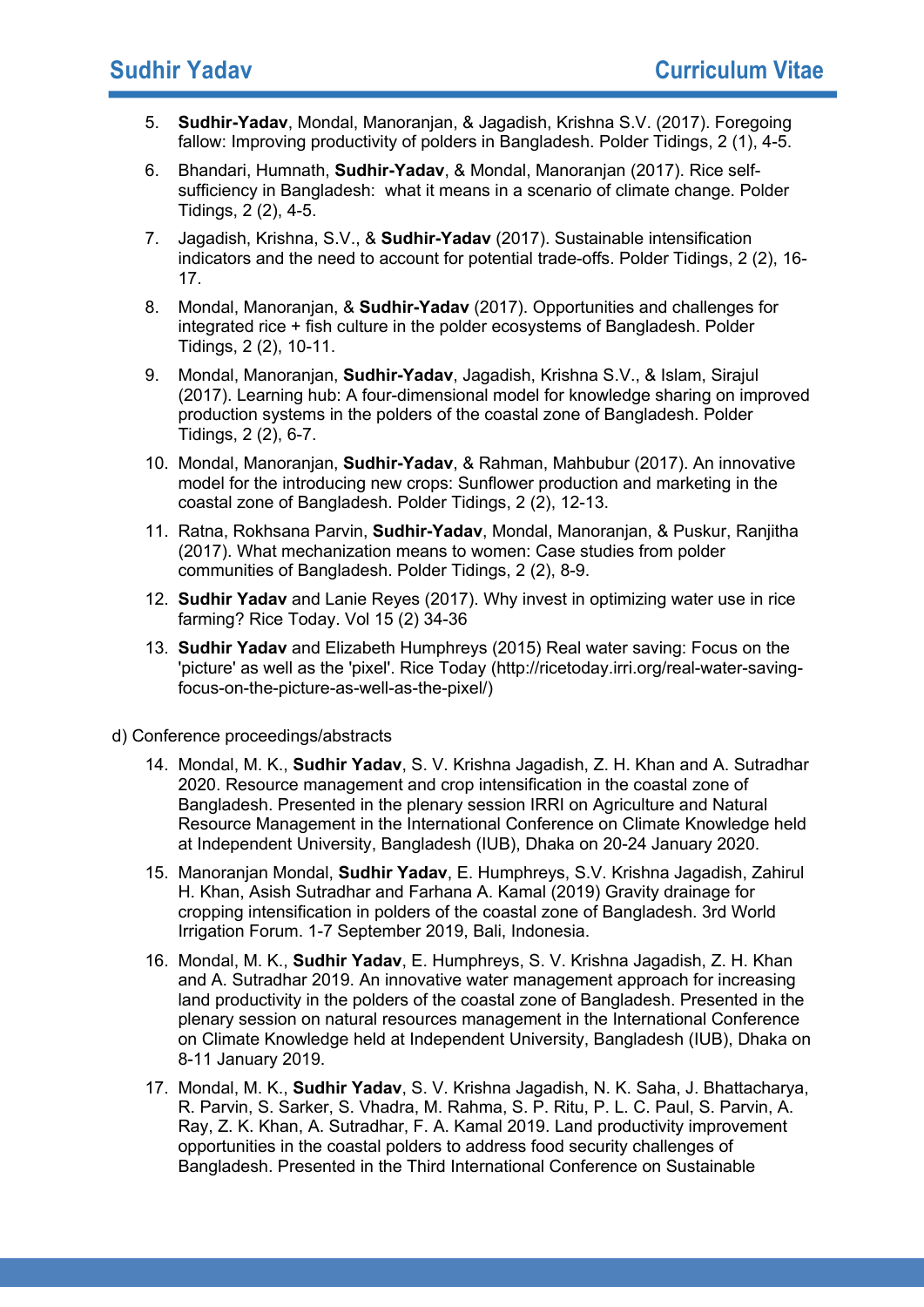Development held at United International University (UIU), Dhaka on 19-20 February 2019.

- 18. Mondal, M. K., **Sudhir Yadav**, R. Parvin, S. R. Sarker, S. K. Vhadra, J. Bhatacharya, M. Rahman, S. C. Ghose and S. V. Krishna Jagadish 2018. Rice+fish culture in the polder ecosystem in coastal Bangladesh: Opportunities and Challenges. Poster presented in the 5 th International Rice Congress (IRC 2018) held in Singapore on 15-17 October 2018.
- 19. Roy, T., M. A. Kader, M. K. Mondal, S. Yadav, and S V Krishna Jagadish 2018. Canmaize be a potential crop in the dry season in the medium saline polders? Flash Talkin the 5 th International Rice Congress (IRC 2018) held in Singapore on 15-17 October2018.
- 20. Ali, M., S. Haque, M. K. Mondal, S. Yadav, S.V. Krishna Jagadish and H. Bhandari2018. Perception and Participation of the Youth in Agriculture. Presented in the 5<sup>th</sup> International Rice Congress (IRC 2018) held in Singapore on 15-17 October 2018.
- 21. Saha, P., S. S. Hossain, M. K. Mondal, S. Yadav and S.V. Krishna Jagadish 2018.Trade-off among Different Cropping Patterns in the Coastal Bangladesh: A Case Study on Polder 30. Presented in the  $5<sup>th</sup>$  International Rice Congress (IRC 2018) heldin Singapore on 14-18 October 2018.
- 22. Roy, P., S. S. Hossain, M. K. Mondal, H. Bhandari, S. Yadav and S.V. Krishna Jagadish 2018. Market response to improved rice varieties in coastal Bangladesh. Poster presented in the 5 th International Rice Congress (IRC 2018) held in Singapore on 15-17 October 2018.
- 23. Ahmed, S. A. Baque, S. V. Krishna Jagadish, S. Yadav, M. K. Mondal 2018. Early planting of HYV rice in polder ecosystem of coastal zone of Bangladesh: Benefitsand Challenges. Flash Talk in the 5 th International Rice Congress (IRC 2018) held in Singapore on 15-17 October 2018.
- 24. Mondal, M. K., **Sudhir Yadav** and S. V. Krishna Jadadish 2018. Concept of hydrology-based agricultural technology dissemination for wider adoption of improved agricultural technologies in the polders of the coastal zone of Bangladesh. Presented in the International Conference on Research and Extension for Sustainable Rural Development held at Rural Development Academy (RDA), Bogura, Bangladesh on 15-16 February 2018.
- 25. Mondal, M., **Sudhir-Yadav**, Jagadish, S.V.K., Islam, S., 2018. Learning Hubs Concept: A 4-dimensional model for knowledge sharing on improved production systems in the polders of the coastal zone of Bangladesh. Paper presented at the first International Sustainable Agricultural Intensification and Nutrition Conference. Royal University of Agriculture, Phnom Penh, Cambodia
- 26. Roy, P., Hossain, S., Mondal, M., Bhandari, H., **Sudhir-Yadav**, Jagadish, S.V.K. 2018. Market response to improved rice varieties in coastal Bangladesh. Paper presented at the first International Sustainable Agricultural Intensification and Nutrition Conference. Royal University of Agriculture, Phnom Penh, Cambodia.
- 27. Saha, P., Hossain, S., Mondal, M., **Sudhir-Yadav**, Jagadish, S.V.K. 2018. Trade-off with different cropping pattern in the polders of Bangladesh. Paper presented at the first International Sustainable Agricultural Intensification and Nutrition Conference. Royal University of Agriculture, Phnom Penh, Cambodia.
- 28. Habiba, U., Haque, S., Puskur, R., Mondal, M., **Sudhir-Yadav**, 2018. Gendered Time Use Pattern of Improved Crop Practicing Farm Households in the Coastal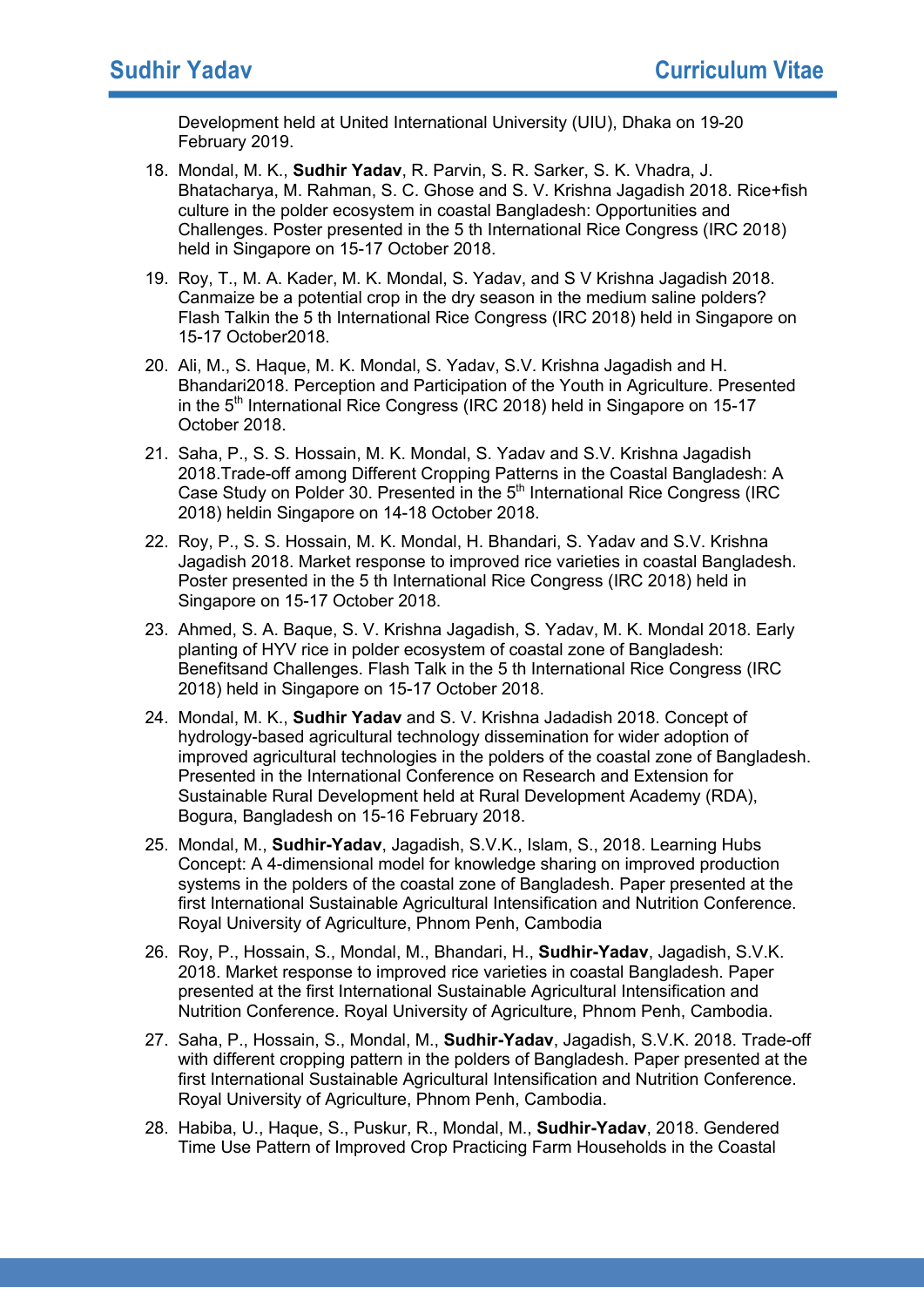Zone of Bangladesh. Paper presented at the first International Sustainable Agricultural Intensification and Nutrition.

- 29. Kumar, V., **Sudhir-Yadav**, B. Hadi, S. Singh, M. Gummert, J. Quilty, and R. Bitoun (2018) Direct-seeded Rice Consortium: A Public-Private Multi-stakeholders Research for Development (R4D) Platform for Improving Sustainability of Ricebased Systems in Asia. Paper presented at the 5th International Rice Congress, Singapore, Oct 15-17, 2018.
- 30. Manoranjan Mondal, E. Humphreys and **Sudhir-Yadav** (2016) An innovative water management approach for food security of coastal zone communities in Bangladesh. 2nd World Irrigation Forum 6-8 November 2016, Chiang Mai, Thailand
- 31. Manoranjan Mondal, E. Humphreys, and **Sudhir-Yadav** (2016) An innovative water management approach for food security of coastal zone communities in Bangladesh. 2<sup>nd</sup> World Irrigation Forum 6-8 November 2016, Chiang Mai, Thailand
- 32. S. N. Jena, A. Mishra, V. Kumar, **S. Yadav**, C.M. Khanda, B. Behera and A. Yadav (2015). Effect of time and volume of water on efficacy of pre emergence herbicide in direct seeded rice. In: Extended Summary National Seminar on Emerging weed problems and their management in major field crops. October 8-9 2015, pages 149- 152
- 33. Humphreys, E., R.M. Lampayan, **Sudhir-Yadav** and B.O. Sander. 2015. Adaptation of irrigated rice to increasing water scarcity. Asian Productivity Organisation Forum on Mitigating Negative Effects of Climate Change on Agriculture Bali, Indonesia, 30 September–3 October 2014. In press
- 34. Balwinder-Singh, E. Humphreys, **Sudhir-Yadav** and D.S. Gaydon. 2014. Can adoption of CA rice-wheat systems concurrently increase productivity and stop the groundwater table decline in north-west India? 6th World Congress of Conservation Agriculture. 22-25 June 2014, Winnipeg, Canada.
- 35. Naveen-Gupta, **Sudhir-Yadav**, E. Humphreys, S.S. Kukal, and P. Eberbach. 2014. Effects of tillage and mulching on the growth, yield and water productivity of a dry seeded rice-wheat cropping system in north-west India. Extended abstract, 2 pp. 6th World Congress of Conservation Agriculture. 22-25 June 2014, Winnipeg, Canada.
- 36. **Sudhir-Yadav**, E.Humphreys, Tao Li, Gurjeet Gill, S S Kukal (2012) Performance of rice as affected by water management under different establishment method. Proceedings of the International council for irrigation and drainage and irrigation Australia. June 24-28<sup>th</sup>, 2012, Adelaide, Australia
- 37. **Sudhir-Yadav**, E.Humphreys, Gurjeet Gill, S S Kukal, R Rangarajan, U S Walia (2010). Studies on establishment methods and irrigation schedules to improve water productivity of rice. In: Fitzgerald M, Johnson D, Paris T, Mohanty S, Humphreys E, Magor N, Kumar A, Gummert M, Kohli A, Zorilla G, Pulver E, Hay F, Horgan F, Hardy B, Rola T, (Eds). International Rice Research Conference 28 extended abstracts. Bangkok: Asia Congress. Available at www.ricecongress.com.
- 38. **Sudhir-Yadav**, Gurjeet Gill, S S Kukal, E.Humphreys, R Rangarajan, U S Walia (2010). Water balance in dry seeded and puddle transplanted rice in Punjab, India. In: Gilkes R J, Prakongkep N, editors. Proceedings of the 19<sup>th</sup> World Congress of Soil Science; Soil Solutions for a changing World; ISBN 978-0-646-53783-2; Published on DVD; http://www.iuss.org; Working Groups 3.5; Paddy soils and water scarcity; 2010, Aug 1-6. Brisbane, Australia: IUSS; 2010, 43-46.
- 39. Kukal S S, E. Humphreys, **Sudhir-Yadav** and Yadvinder-Singh (2010). Irrigation water productivity of rice grown with resource conservation technologies. In: Gilkes